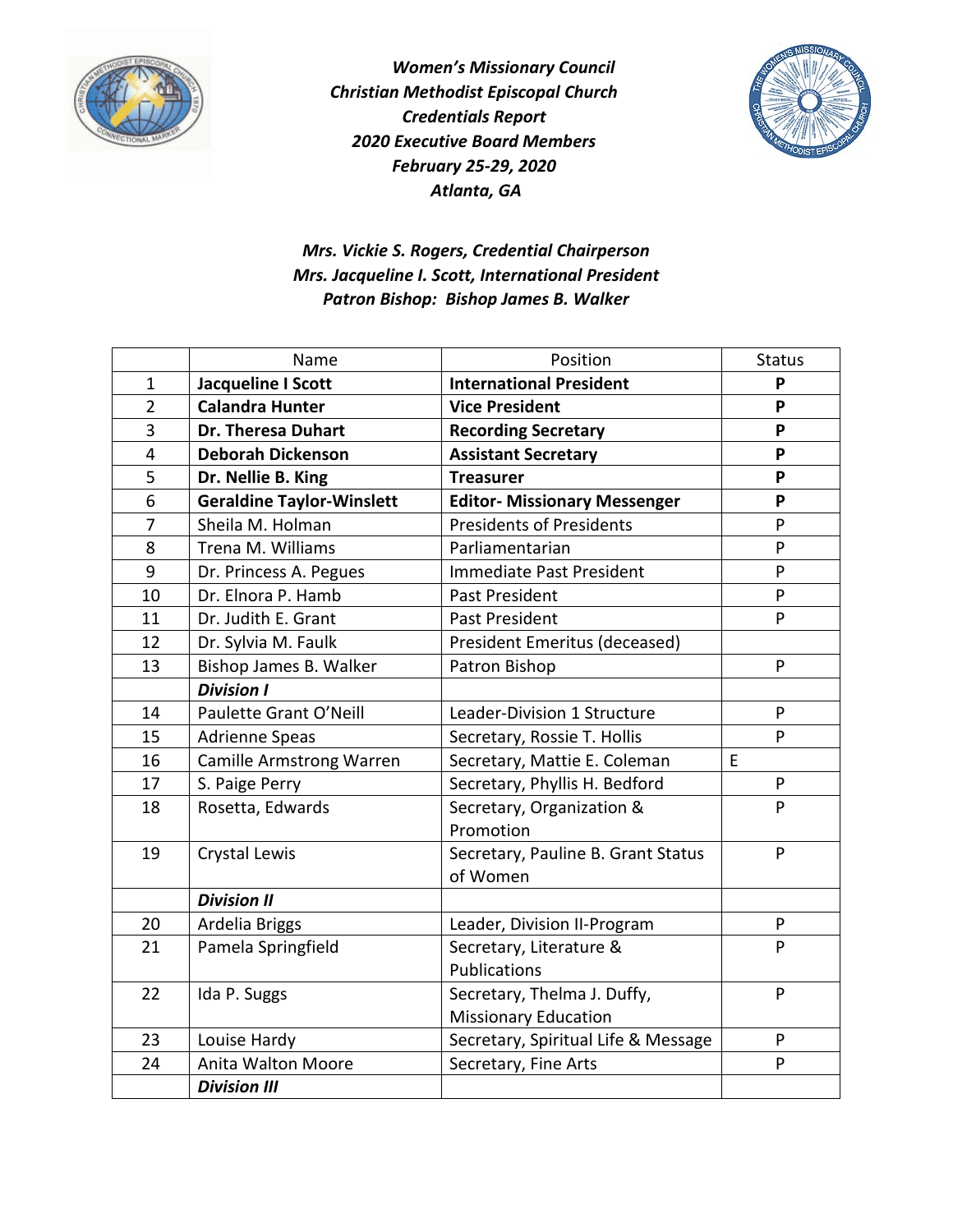



| 25 | Marguerite Guy                      | Leader, Division III, Service &   | P            |
|----|-------------------------------------|-----------------------------------|--------------|
|    |                                     | Outreach                          |              |
| 26 | Hilda Murphy-Buie                   | Secretary, Overseas Mission       | P            |
| 27 | Sue Alexander                       | Secretary, Hunger and Meals for   | P            |
|    |                                     | <b>Millions</b>                   |              |
| 28 | Calandra Foster Hunter              | Secretary, Educational Services,  | P            |
|    |                                     | Helena B. Cobb/P Ann Pegues SOS   |              |
|    |                                     | Scholarships                      |              |
| 29 | <b>Faye Crowder Phillips</b>        | Secretary, Public Relations       | P            |
| 30 | Dr. Pene G. Woods                   | <b>Vendors</b>                    | P            |
|    | <b>Standing &amp; Special</b>       |                                   |              |
|    | <b>Committees Chairperson</b>       |                                   |              |
| 31 | Atty. Shirley C. Byers              | Chairperson, Constitution and     | P            |
|    |                                     | <b>Bylaws</b>                     |              |
| 32 | Thelma Henderson                    | Chairperson, Finance              | P            |
| 33 | Janice Baker Taylor                 | Chairperson, Nominations          | P            |
| 34 | Cheryl D. Scales                    | Chairperson, Resolutions          | P            |
| 35 | Thomasina B. Vaughn                 | Chairperson, Home & Family Life   | P            |
| 36 | Willa Terry                         | <b>Resolutions</b>                | P            |
| 37 | Vicki S. Rogers                     | Credentials                       | P            |
| 38 | Liz Bishop                          | <b>EWF Harris Life Membership</b> | P            |
| 39 | Evelyn Gosey                        | <b>Compilation &amp; Statics</b>  | ${\sf P}$    |
| 40 | Arkalio Stein                       | Hostesses                         | $\mathsf{P}$ |
| 41 | <b>Kimberly Harris</b>              | Evaluation                        | P            |
| 42 | <b>Theresa Duhart</b>               | Technology                        | P            |
|    | <b>Commissions &amp; Affiliates</b> |                                   |              |
|    | <b>Organization</b>                 |                                   |              |
| 43 | Marian A. Hannah                    | <b>Christian Social Relations</b> | P            |
| 44 | Sandra Jones                        | Elnora B. Hamb Health Initiative  | P            |
| 45 | Dr. Judith E. Grant                 | History                           | P            |
| 46 | <b>Geraldine Taylor-Winslett</b>    | Communications                    | P            |
| 47 | Isola C. Lark                       | American Bible Society            | P            |
| 48 | Dr. Jeanette L. Bouknight           | World federation of Methodist     | P            |
|    |                                     | Uniting Church Women              |              |
| 49 | G. Bernice Richardson               | Church Women United               | P            |
| 50 | Roxane Porter                       | National Council of Negro Women   | P            |
| 51 | Sandra R. Chambers                  | Bread for the World               | P            |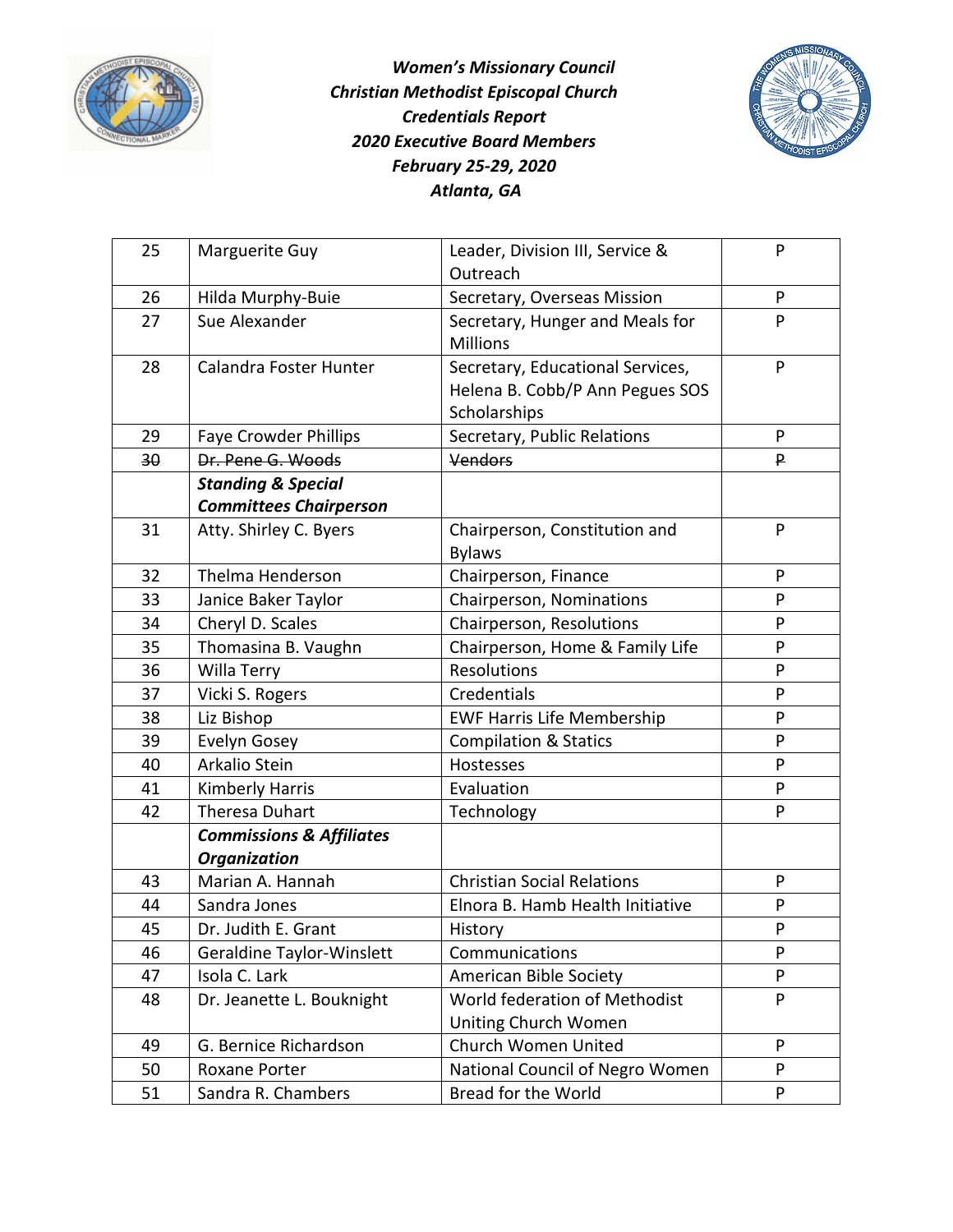



|    | <b>Region Presidents</b>           |                                  |           |
|----|------------------------------------|----------------------------------|-----------|
|    | 1 <sup>st</sup> Episcopal District |                                  |           |
| 52 | Virgie G. Phillips                 | Arkansas Region                  | P         |
| 53 | Sarita Hafford                     | <b>East Tennessee Region</b>     | A         |
| 54 | Juanita B. Mitchum                 | West Tennessee Region            | P         |
|    |                                    |                                  |           |
|    | 2 <sup>nd</sup> Episcopal District |                                  |           |
| 55 | Vicki S. Rogers                    | Kentucky Region                  | ${\sf P}$ |
| 56 | Anita Kellon                       | Ohio-Central Indiana Region      | P         |
|    | 3rd Episcopal District             |                                  |           |
| 57 | Liz Bishop                         | Kansas/Missouri Region           | P         |
| 58 | Dr. Linda Logan                    | Michigan/Indiana Region          | ${\sf P}$ |
| 59 | Marguerite Guy                     | SE Missouri/Illinois/Wisconsin   | P         |
|    | 4 <sup>th</sup> Episcopal District |                                  |           |
| 60 | Bonita W. Black                    | Louisiana Region                 | P         |
| 61 | Romona Hyche                       | South Louisiana Region           | P         |
| 62 | Terisa M. McQueen                  | Mississippi South Region         | P         |
| 63 | Eva Lay                            | North-East Mississippi Region    | P         |
|    | 5 <sup>th</sup> Episcopal District |                                  |           |
| 64 | Mary Thompson                      | <b>Birmingham Region</b>         | P         |
| 65 | Isola C. Lark                      | North Central Alabama Region     | P         |
| 66 | Emogene Crittenden                 | South East Alabama Region        | P         |
| 67 | Marian A. Hannah                   | Florida Region                   | P         |
|    | 6 <sup>th</sup> Episcopal District |                                  |           |
| 68 | Lawanna Williams Grant             | Central Georgia Region           | P         |
| 69 | Betty W. Christian                 | Georgian North Region            | P         |
| 70 | <b>Gloria Smith Cook</b>           | South Georgia Region             | ${\sf P}$ |
| 71 | Linda Bowens                       | West Georgia Region              | ${\sf P}$ |
|    | 7 <sup>th</sup> Episcopal District |                                  |           |
| 72 | Adrienne C. Speas                  | Carolina Region                  | P         |
| 73 | Sandra Chambers                    | New York/Washington Region       | P         |
|    | 8 <sup>th</sup> Episcopal District |                                  |           |
| 74 | Pamela L. Wilson                   | <b>Central Texas Region</b>      |           |
| 75 | Gloria Craig                       | Dallas/Ft. Worth/Northwest Texas | P         |
|    |                                    | Region                           |           |
| 76 | Crystal D. Lewis                   | <b>East Texas Region</b>         | P         |
| 77 | Arkalio S. Stein                   | Southeast Texas Region           | P         |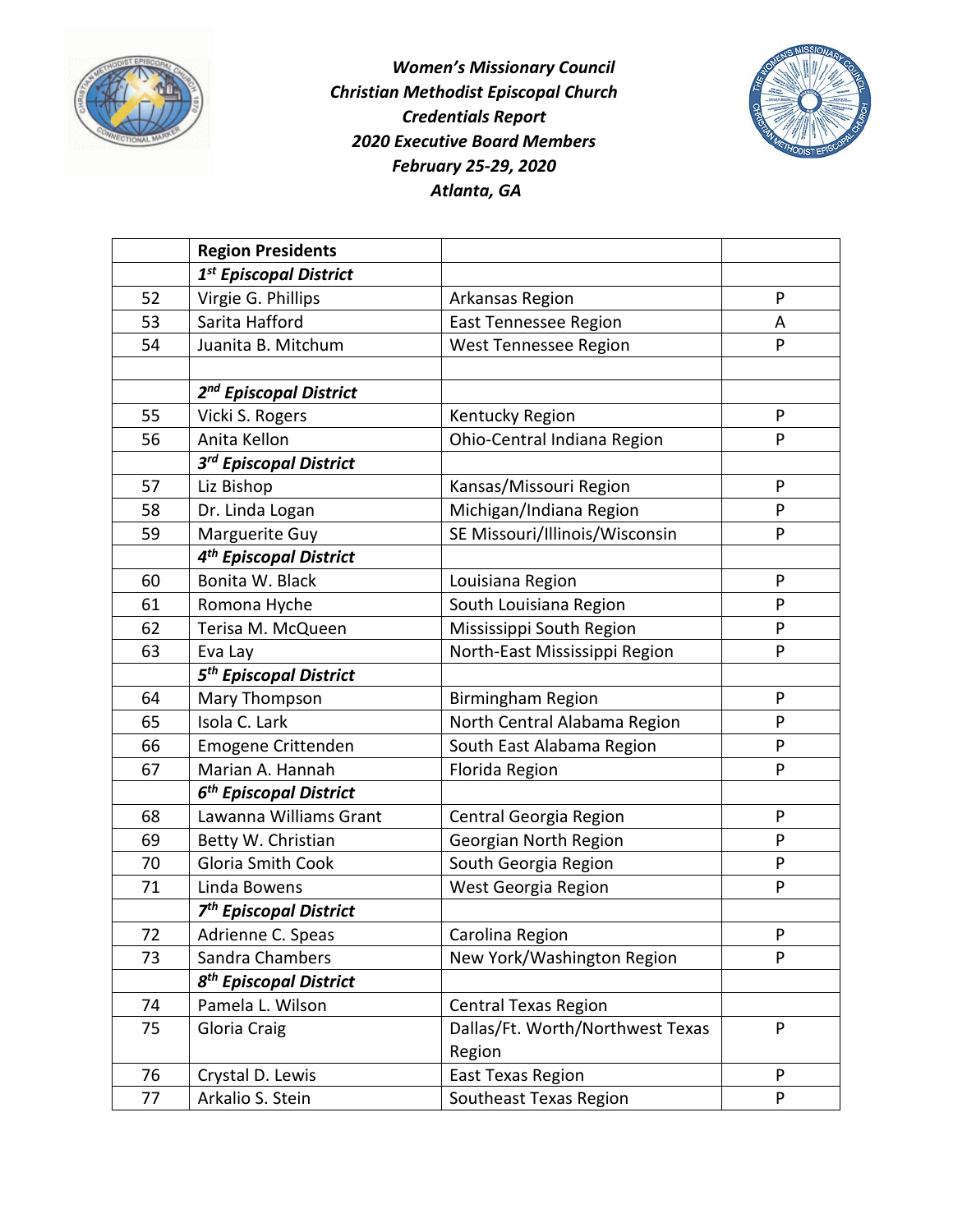



|     | 9 <sup>th</sup> Episcopal District    |                                     |   |
|-----|---------------------------------------|-------------------------------------|---|
| 78  | Stephanie I. Dedmond                  | Alaska Pacific Region               | P |
| 79  | Angela Carrigan-Tyus                  | Arizona/New Mexico Region           | P |
| 80  | Verna McCalister                      | Northern / California / region      | P |
| 81  | Monique R. Varner                     | Oklahoma Region                     | P |
| 82  | Shirley Levington                     | Southern California Region          | P |
|     |                                       |                                     |   |
|     | 11 <sup>th</sup> Episcopal District   |                                     |   |
| 83  | Elizabeth Akech Omondi                | Kenya Region                        | A |
|     | <b>Administrative Staff</b>           |                                     |   |
| 84  | Juliet Waddell Pittman                | <b>Administrative Assistant</b>     | P |
| 85  | Michele Jackson                       | Administrative Coordinator          | P |
| 95  | Alice Fleming                         | Musician                            | P |
|     | <b>Episcopal Missionary Institute</b> |                                     |   |
|     | Dir.                                  |                                     |   |
| 96  | Nita Threadgill                       | 1 <sup>st</sup> Episcopal District  | A |
| 97  | Wanda Henry                           | 2 <sup>nd</sup> Episcopal District  | P |
| 98  | <b>Eleanor Ellis</b>                  | 3rd Episcopal District              | A |
| 99  | <b>Annie Williams</b>                 | 4 <sup>th</sup> Episcopal District  | P |
| 100 | <b>Tiffanie Thompson</b>              | 5 <sup>th</sup> Episcopal District  | P |
| 101 | Jacqueline Carter                     | 6 <sup>th</sup> Episcopal District  | P |
| 102 | Rev. Carole E. Richardson             | 7 <sup>th</sup> Episcopal District  | P |
| 103 | Linda M. Woolage                      | 8 <sup>th</sup> Episcopal District  | P |
| 104 | Danette Armstead                      | 9 <sup>th</sup> Episcopal District  | P |
| 105 | No Information                        | 10 <sup>th</sup> Episcopal District |   |
| 106 | No Information                        | 11 <sup>th</sup> Episcopal District |   |
|     | <b>Nominating Committee</b>           |                                     |   |
|     | <b>Episcopal Members</b>              |                                     |   |
| 107 | Virgie Phillips                       | 1 <sup>st</sup> Episcopal District  |   |
| 108 | Beverly Johnson                       | 2 <sup>nd</sup> Episcopal District  |   |
| 109 | Dr. Linda Logan                       | 3rd Episcopal District              |   |
| 110 | Eva Lay                               | 4 <sup>th</sup> Episcopal District  |   |
| 111 | Isola C. Lark                         | 5 <sup>th</sup> Episcopal District  |   |
| 112 | Lucy Dunn                             | 6 <sup>th</sup> Episcopal District  |   |
| 113 | Betty W. Doyle                        | 7 <sup>th</sup> Episcopal District  |   |
| 114 | Debra Starks                          | 8 <sup>th</sup> Episcopal District  |   |
| 115 | Michele Jackson                       | 9 <sup>th</sup> Episcopal District  |   |